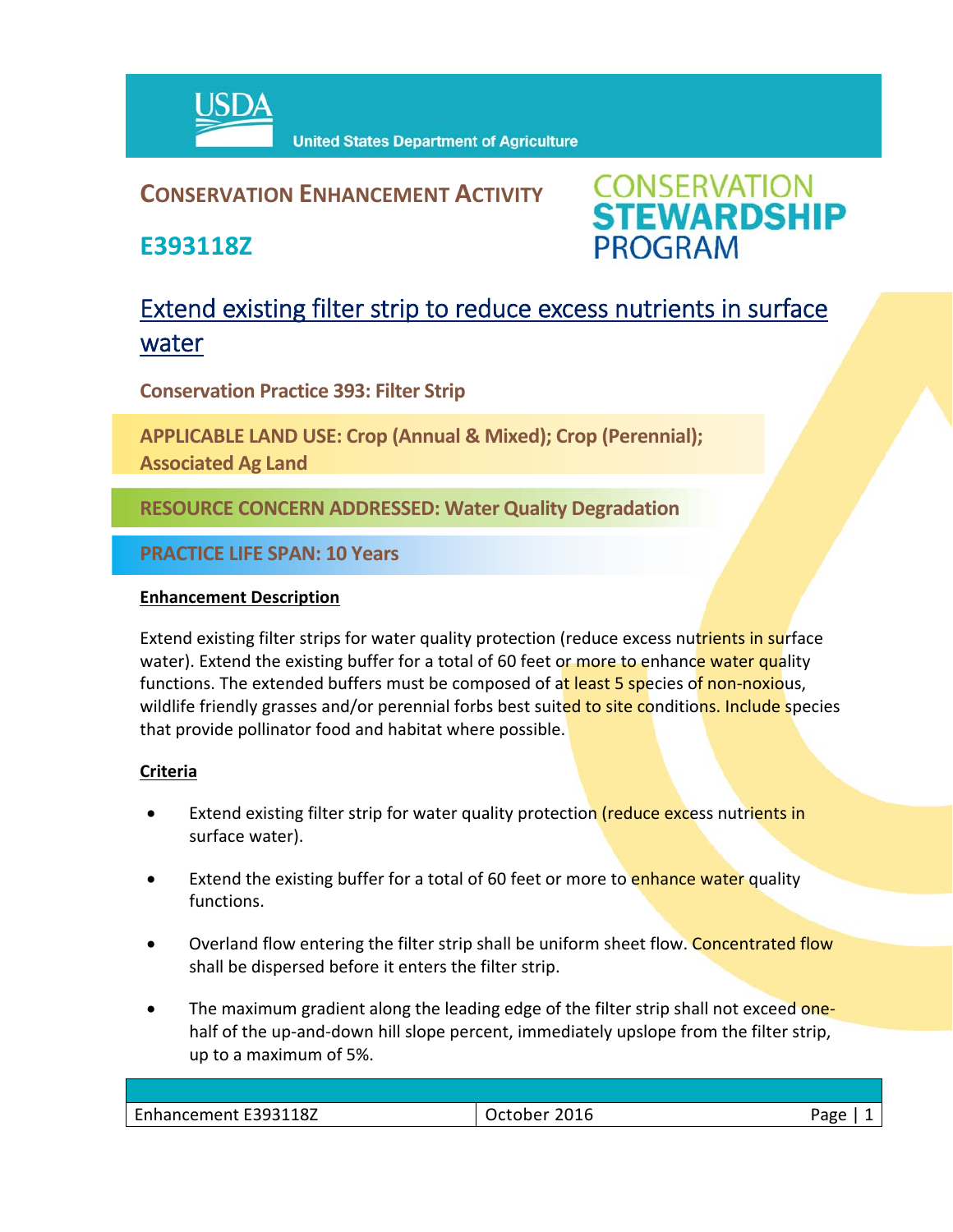

- Filter strips shall not be used as a travel lane for equipment or livestock.
- The filter strip will be designed to have a 10‐year life span, following the procedure in the Agronomy



Technical Note No. 2 (Using RUSLE2 for the Design and Predicted Effectiveness of Vegetative Filter Strips (VFS) for Sediment), based on the sediment delivery in RUSLE2 to the upper edge of the filter strip and ratio of the filter strip flow length to the length of the flow path from the contributing area.

- The filter strip shall be located immediately downslope from the source area of contaminants.
- The drainage area above the filter strip shall have a slope of 1% or greater.
- The extended buffers must be composed of at least 5 species of non-noxious, wildlife friendly grasses and/or perennial forbs best suited to site conditions. Include species that provide pollinator food and habitat where possible. State-listed noxious or invasive plants will not be established in the filter strip.
- The filter strip shall be established to permanent herbaceous vegetation. Species selected shall be:
	- o able to withstand partial burial from sediment deposition and
	- $\circ$  tolerant of herbicides used on the area that contributes runoff to the filter strip.
- Species selected shall have stiff stems and a high stem density near the ground surface.
- Species selected for seeding or planting shall be suited to current site conditions and intended uses.
- Selected species will have the capacity to achieve adequate density and vigor within an appropriate period to stabilize the site sufficiently to permit suited uses with ordinary management activities.
- Species, rates of seeding or planting, minimum quality of planting stock, such as PLS or stem caliper, and method of establishment shall be specified before application. Only viable, high quality seed or planting stock will be used.

| いへい                  |       |
|----------------------|-------|
| Enhancement E393118Z | ∟מבּי |
| 2016                 | ັດ    |